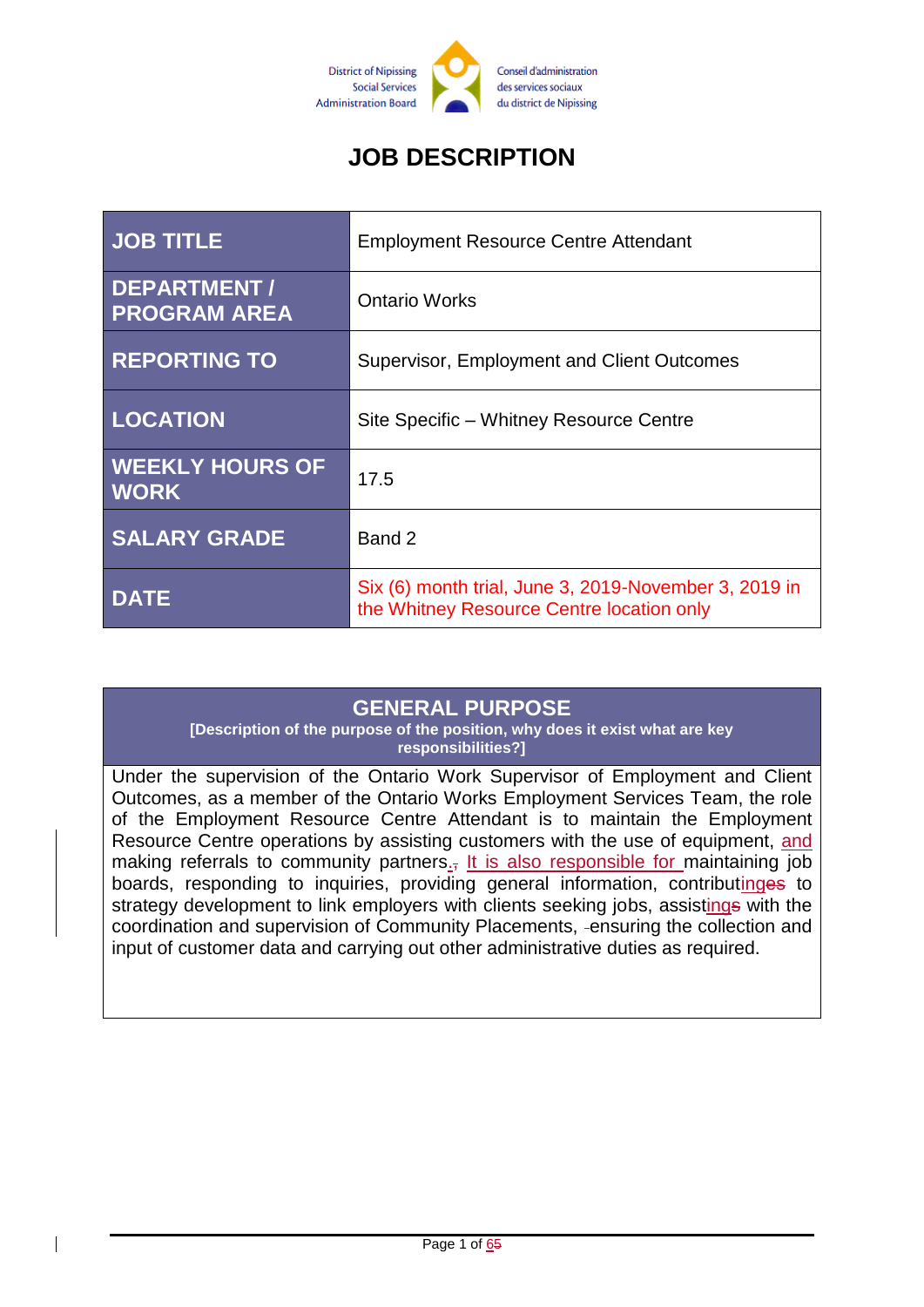## **KEY ACTIVITIES**

*[Name and list under each the key activities of the position and percentage estimate of time for each section]*

|                                                                                                                                                                                                                                                                                                                                                                                                                                                                                                                                                                                                                                                                                                                                                                                                                                                       | $\frac{9}{6}$ |
|-------------------------------------------------------------------------------------------------------------------------------------------------------------------------------------------------------------------------------------------------------------------------------------------------------------------------------------------------------------------------------------------------------------------------------------------------------------------------------------------------------------------------------------------------------------------------------------------------------------------------------------------------------------------------------------------------------------------------------------------------------------------------------------------------------------------------------------------------------|---------------|
| <b>Reporting and Administrative Tasks</b><br>1.<br>Carries out specified administrative functions and oversees activities<br>such as:<br>• Greeting customers and redirecting when appropriate;<br>Assisting customers to use equipment (computers), fax,<br>$\bullet$<br>photocopier, job bank, telephone, etc.<br>Monitoring and recording equipment use as required;<br>$\bullet$<br>Maintaining a supply of resource material such as pamphlets,<br>$\bullet$<br>brochures, legislation, etc.<br>Maintaining an inventory of office supplies.                                                                                                                                                                                                                                                                                                     | 35            |
| 2.<br><b>Employment Assistance Related Activities</b><br>Assisting the DNSSAB designate with employer contact,<br>gatheringers information on job vacancies, maintainings an up-<br>to-date job board;<br>Stayings up-to-date on available education or training<br>$\bullet$<br>opportunities in the community and surrounding area;<br>Providing liaison and referrals to local organizations, agencies<br>$\bullet$<br>and community partners;<br>Organizinges, displayings and maintainings<br>up-to-date<br>$\bullet$<br>employment related material for customers utilizing the<br>resource centre;<br>Scheduling resource centre activities;<br>$\bullet$<br>Marketings the availability of employment resource centre<br>$\bullet$<br>services in the community;<br>Assisting in liaising with community agencies and employers;<br>$\bullet$ | 35            |
| 3.<br><b>Community Placement Monitoring</b><br>• Monitingors training activities of Community Placement<br>participants <del>;</del><br>Complete monitoring and tracking of community placement<br>hours and disseminate to designated staff;<br>Maintainings client records and submits reports as required;<br>$\bullet$                                                                                                                                                                                                                                                                                                                                                                                                                                                                                                                            | 20            |
| <b>Other duties</b><br>4.<br>Participatinge in team meetings and training events as required<br>$\bullet$<br>for the development of employment planning:<br>Performings other duties and special projects as assigned;<br>$\bullet$<br>Workings within established guidelines and procedures with<br>$\bullet$<br>designated staff<br>In the absence of a Community Placement, maintain the<br>$\bullet$<br>cleanliness of the Resource Centre by performing cleaning,<br>vacuuming and dusting duties, as well as ensuring the<br>cleanliness of the washroom.                                                                                                                                                                                                                                                                                       | 10            |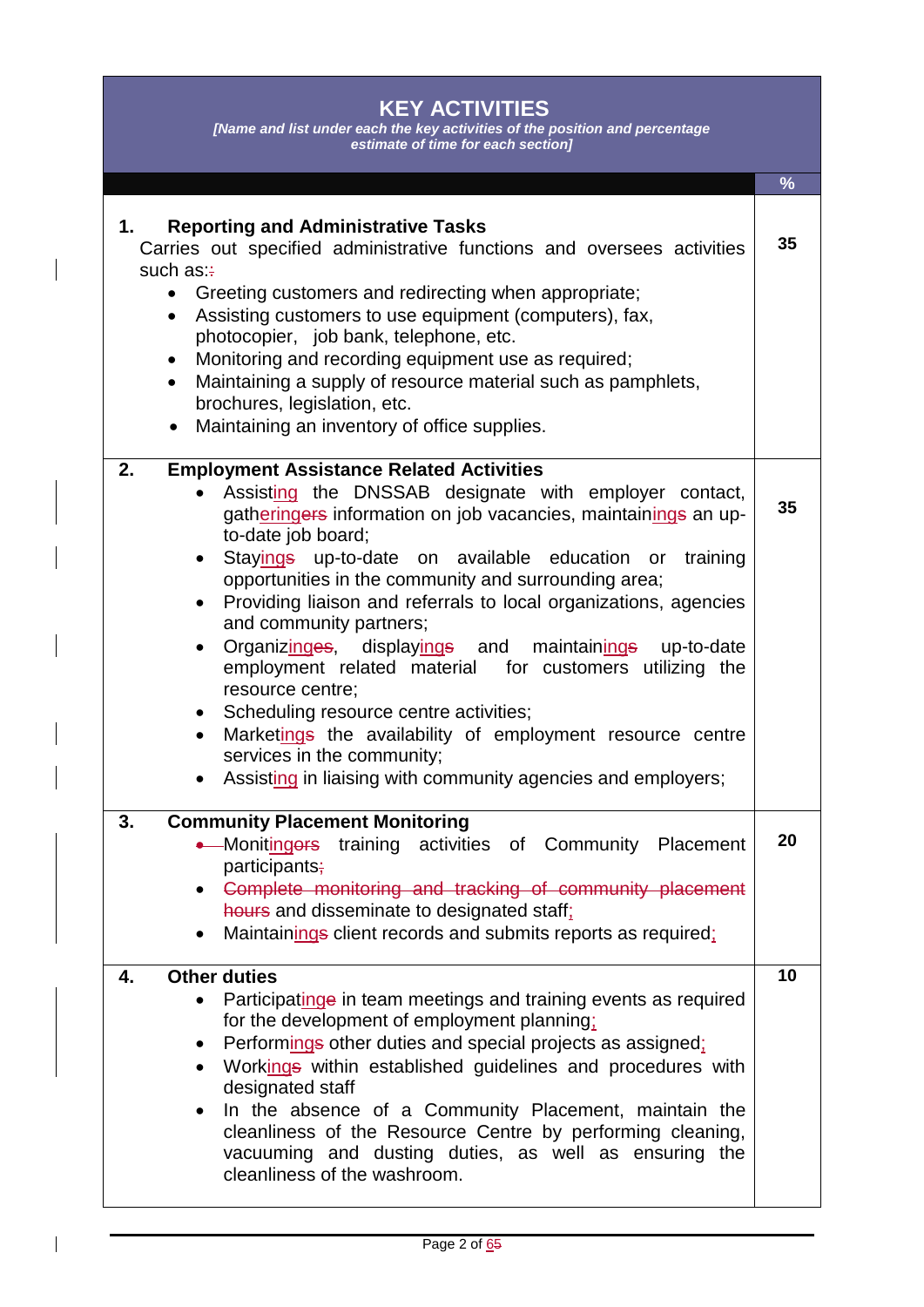**As a DNSSAB employee, the position is responsible for creating, maintaining and actively participating in a respectful workplace that is free of all forms of harassment, discrimination and violence.**

## **QUALIFICATIONS**

- One year college certificate in human services related field.Ontario Secondary School Diploma or acceptable combination of education and experience.
- Over one year experience working in a customer service environment.
- Working knowledge in the use of Windows-based word processing, database, spreadsheet and internet browsing.
- Demonstrated ability to perform minor maintenance of computers, fax machines, photocopiers and other standard office equipment.
- Good verbal and written communication skills; excellent customer service skills.
- Must possess valid Ontario Driver's License and have a vehicle available for use on the job
- Respect confidentiality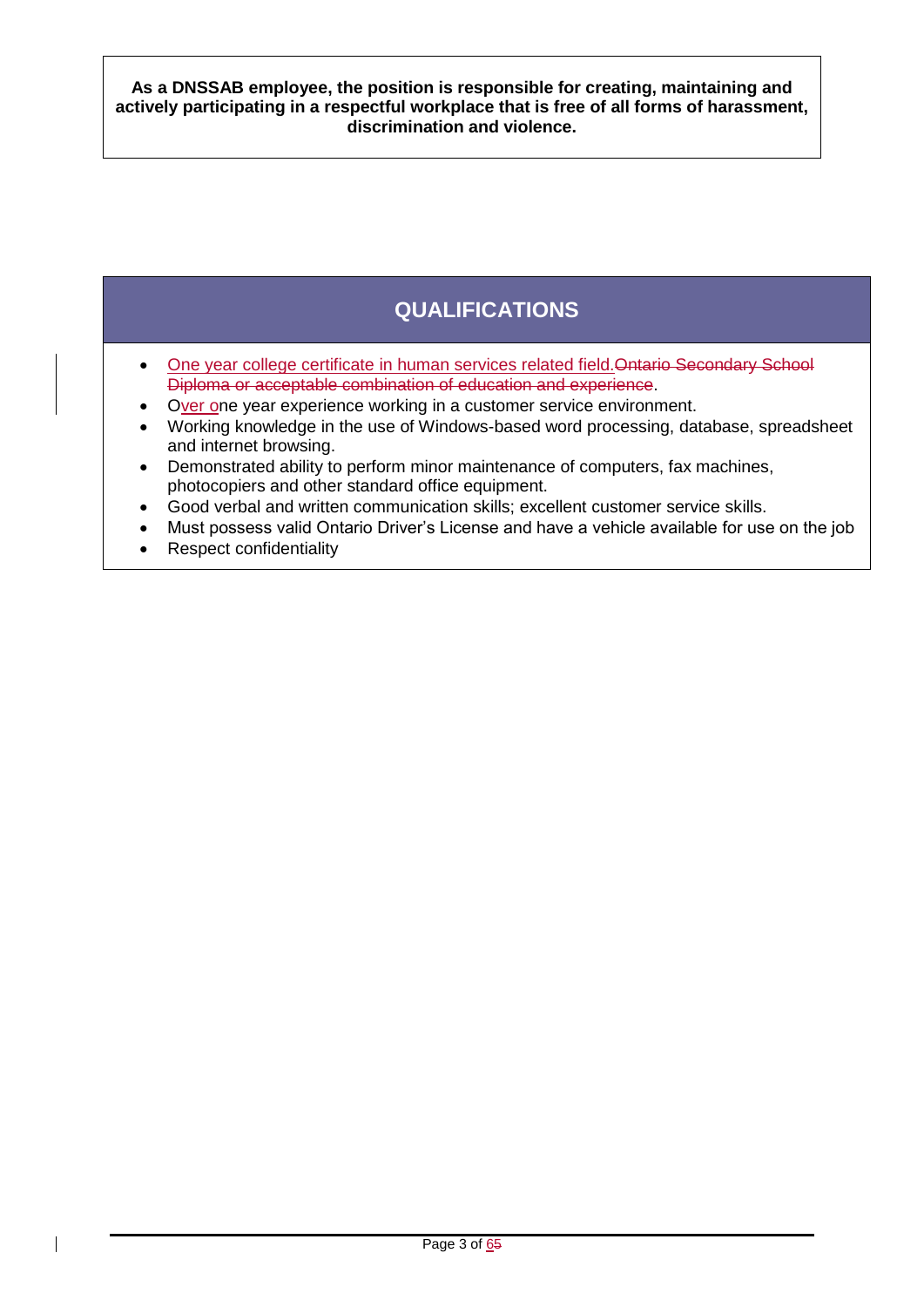## **COMPENSABLE FACTORS**

#### **KNOWLEDGE**

**[This subfactor measures the general knowledge and specialized or vocational training necessary to perform the job duties in a satisfactory manner and has no relationship to the academic achievement of an employee. The degree levels are normally expressed in terms of formal education or equivalent. Similar levels of achievement can be obtained through related experience, courses or self-improvement.]**

College: 1 Year

## **EDUCATION AND SPECIFIC TRAINING**

**[The level of formalized knowledge required to satisfactorily fill the position – such knowledge is most commonly acquired as a result of time spent in schools, colleges and universities/ today's levels and standards are utilized – Education and Work Experience are rated together]**

Over one year; up to and including two years

#### **JUDGEMENT**

**[Measures the choice of action required in applying methods, procedures, or policies to complete the tasks.]**

The job requires application of established methods or procedures. Work involves a choice of methods.

#### **MENTAL EFFORT**

**[Measures the period of time wherein mental, visual and/or aural attentiveness is required on the job. Both the frequency and duration of the effort are to be considered.]**

Frequent periods of intermediate duration

## **PHYSICAL ACTIVITY**

**[Measures the physical activity by the type and duration required to perform the duties.]**

Light activity of intermediate long duration.